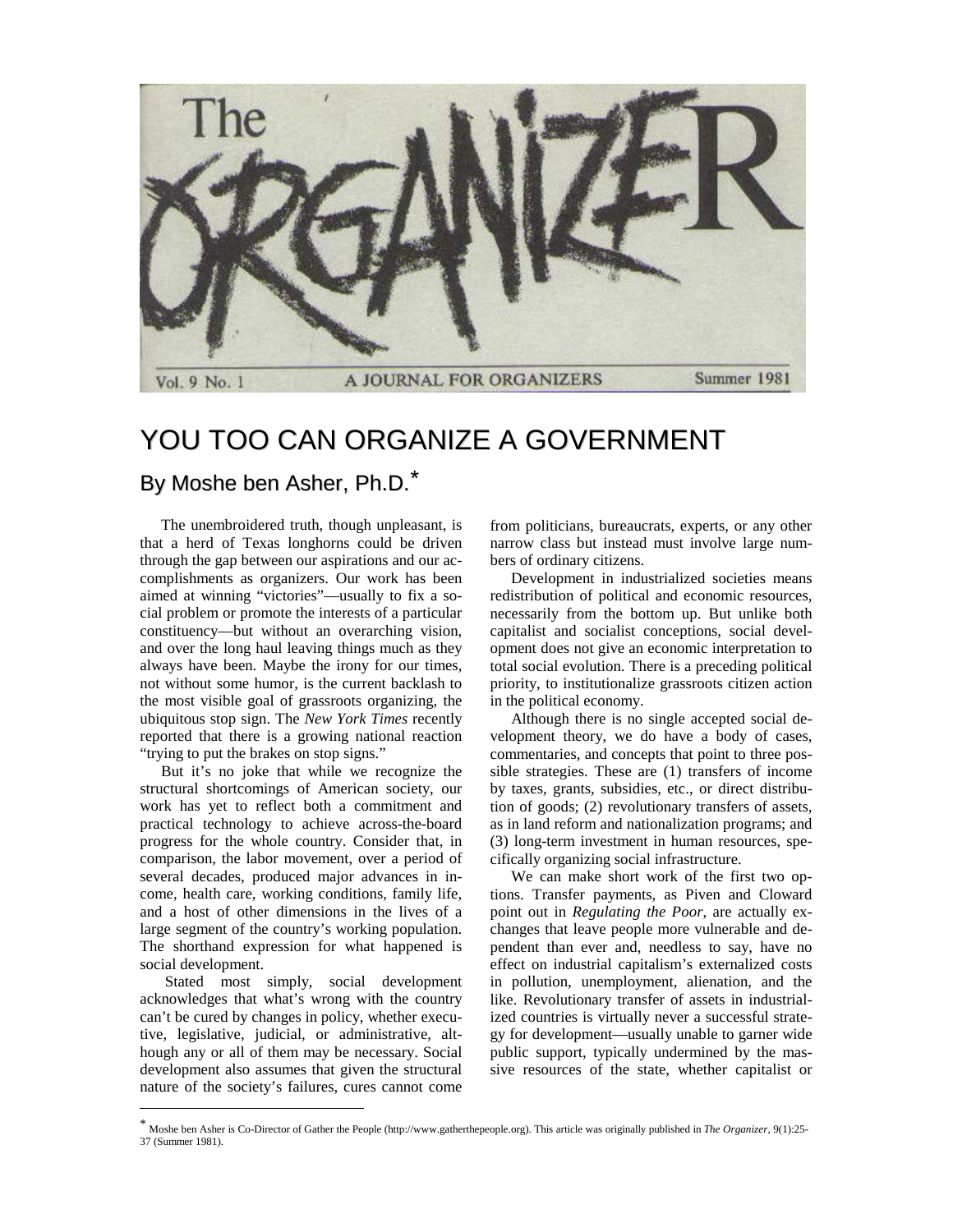socialist, and regularly producing unacceptable political results.

#### *Infrastructural Development*

The third route to social development—one that many of us have worked for—is organizing infrastructure; that is, local organizations and their culture, to put power directly in the hands of large numbers of people. The assumption is that ordinary people everywhere share drastic limits on ways to take action as citizens. "Public space," to borrow a metaphor from political philosophy, has contracted in this century. And the experience is essentially the same, whether in Eastern or Western Europe, the Soviet Union or the United States, or elsewhere in the industrialized world. Huge government and corporate institutions have eliminated rights, roles, and resources for people to act together at the grassroots for what they believe to be their common good. The rise of these bureaucratic behemoths is founded, literally, on the disappearance of what traditionally was called political liberty or freedom—not civil rights but the political right to a lifelong role in decisions on public business, particularly local matters.

Our main purpose must be organizing infrastructure from the bottom up, building permanent and powerful grassroots organizations, to bring about an incremental but nonetheless structural alteration of the state. But if organizing such infrastructure is the most promising way to social development, why has it achieved so little structural redistribution after so much investment? The problem, one that deserves far more thinking and talking about by organizers, is highlighted in the distinction between building power and contending for state power.

# *Contending For Public Powers*

Building power involves organizing and mobilizing enough people to leverage concessions from targets. But contending for state power is using the power acquired through organization and mobilization to permanently get public powers, those reserved solely to the state or its agencies. These are the powers possessed, directly or indirectly, by the people "in power," those with whom we are always fighting. We are continuously invested in building power but rarely if ever contending for state power. So too often our organizations invest their resources not in winning structural changes and longlasting benefits but in survival, maintenance, and ephemeral victories.

We should be asking ourselves, what kind of organizational model can we replicate to institutionalize public powers at the grassroots? Then, how would such local organizations be interrelated, and how would they relate to larger established institutions? The answers are found, first, in contemporary urban political-economics; and second, in the long tradition and many worldwide

models of popular assembly—the commune, kibbutz, landsgemeinde, soviet, workplace council, and our own New England town meeting.

Government has to be the first choice for institutionalizing infrastructure, because there is no other way to vest public powers in the majority of citizens, guaranteeing their permanent and powerful direct action. The public powers—especially taxation, eminent domain, and sale of tax-free bonds are also invaluable because of the economics of organizing infrastructure. The problem is that a complete program or physical facility, with enough capacity to serve the public, is always needed. Public organizations and structures cannot be divided into small units for individual consumption, like toothpaste in tubes, as are commodities in the private economy. There must be a complete Headstart program or fire department. Investments in infrastructure thus have a characteristic "lumpiness" or indivisibility, with slow gestation and payoff, and indirect returns—and they need public powers to succeed.

But forget romantic visions of transforming the bureaucratic state into small self-governing communities. We will not replace mass organizations with "village meetings." The most relevant historical precursors for us are the popular assemblies that serve as anchors or bottom-most units in federal republics, as in Swiss cantons. That institutional arrangement is governance not by bureaucracy or town meeting but a "polycentric" structure. It is not inherently capitalist or socialist but has the potential for "public industry," bottom-up infrastructural development combining the best of both. It offers a conception of adding small public organizations to the current mix of governments, to vitalize grassroots political action and economic enterprise in an arena of hard competition and bargaining.

But after saying all this, is it really possible for us to organize governments?

# *Special Districts*

Throughout the country, in every state but one, it is possible to organize small, limited-purpose governments, called special districts. Often it can be done by petition from the bottom up. The districts are entirely authentic governments, legally responsible to territorially defined constituencies and possessing public powers. Apart from their small size, so well suited to neighborhoods, the chief difference between districts and other forms of local government is that their powers are received in limited grants. Their special purpose is not a rigid limitation though, since they get additional powers and functions through consolidation, transfer, cumulative grants, or the expression of "latent" powers—and so evolve de facto or de jure into multipurpose governments. They do all the things we associate with government, accepting grants, subsidies, and subventions from other governments, initiating legal actions and relationships with other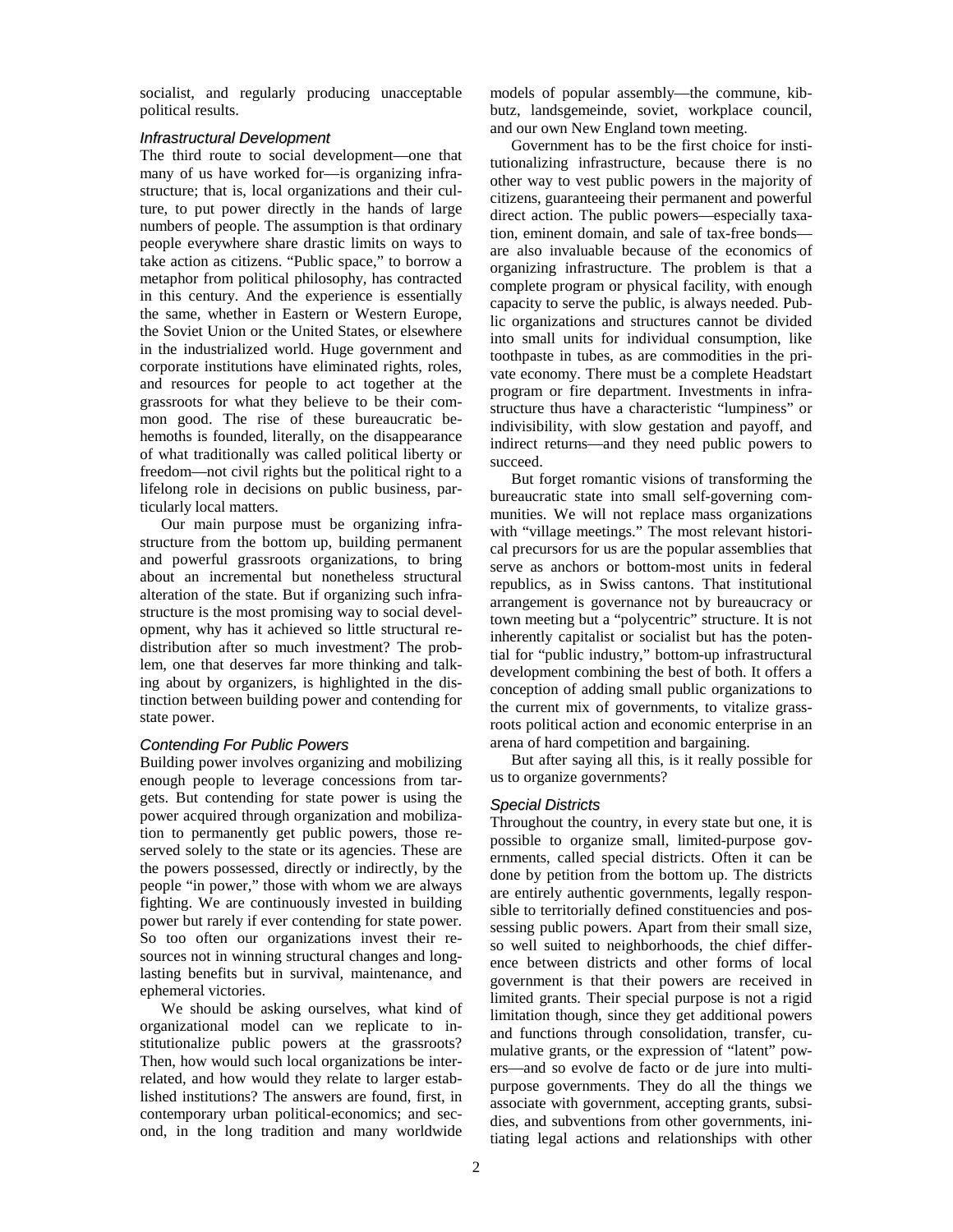public and private organizations, contracting for services, buying and selling property, owning and operating all types of equipment and facilities, investing funds, and employing staff.

It shouldn't be surprising to learn that about two-thirds of all governments in the U.S., numbering nearly 24,000 (not including school districts), are special districts. They have more than 300,000 people working for them and spend nearly \$10 billion a year. Their boundaries tend to be flexible, disregarding the jurisdictional lines of other governments. Most useful of their features is that they usually need not have a minimum population, assessed valuation, or area. Most interesting is that, contrary to the prevailing American ideology of keeping government out of productive enterprise, much of what special districts do is produce goods and services that are usually produced in the private economy. This includes running everything from airports, baseball teams, and cable TV systems, to hospitals and theaters.

On the debit side, only one of the two types of special districts has promise for grassroots empowerment. Dependent districts generally lack fiscal and administrative autonomy. They are extensions of other governments, usually counties. Only independent districts, those run by their own officers as autonomous governments, offer a route for acquiring public powers at the neighborhood level. But in many states current laws allow independent special districts only in unincorporated territory, where no city government exists. And unfortunately, most independent districts, wherever located, are run by a small number of directors, as called for in state statutes, rather than by a popular assembly or representative council.

There are three rationales for the existence of special district governments. First, there is the unresponsiveness of other local governments, apparent in their inability or unwillingness to provide public goods demanded by an identifiable community. The problem is often political in that there is no incentive for the city or county to meet the demands of a small, inconsequential number of voters. Second, there are often legal obstacles that prevent city and county governments from financing or operating certain services. Legislative and constitutional ceilings on taxes and indebtedness are examples. Third, special districts are created to ensure local autonomy, "home rule," although public power in most is held by narrow, barely disguised, profit making interests.

#### *Shortcomings and Remedies*

One source of confusion in thinking about the special district, as a means to gain public powers for grassroots organizations, is the gap between their past applications and their future possibilities. Their limitations are not congenital but reflect weaknesses that, once understood, can be remedied or accommodated.

The most frequent abuse of special districts has been by private developers of one stripe or another, usually to get credit subsidies for their profitmaking corporations. In the field of housing, for instance, California real estate developers for decades organized special districts, many no larger than a single subdivision of new housing, to float tax-free general obligation bonds for financing capital costs. Many of these districts were formed with little more than the votes of their developers, some business cronies, relatives and friends—but the debts they incurred were binding on all who later bought into their subdivisions. Land promoters and developers were thus able to get risk capital without drawing on their own credit lines. Over the years there have been a number of variations on this theme, from water districts that primarily serve private agricultural interests at public expense to road districts that similarly make mining possible in formerly inaccessible areas.

The weaknesses and failures of special districts, as a class of government, are mainly the result of poor institutional design, blatant shortcomings in legal requirements for specifying communities to be served, and the necessary structures and processes of decision-making. Yet the districts can be ideal organizations in a polycentric system of urban government if two broad conditions are satisfied: they must be accountable to authentic small-scale communities; and the citizens must be unable—for fiscal, administrative, or political reasons—to get what they want from existing local governments. Sad to say, there aren't any organizing strategies guaranteed to cure their defects. The only sure bet is that local government officials will fight tooth and nail to prevent urban neighborhoods from getting public powers. On the other hand, when campaigns for public powers are won, state legislators probably will not seriously resist demands for directly democratic decision-making within the newly forming governments.

#### *Approaches and Obstacles to Formation*

State legislatures use several statutory approaches, singly and in combination to create special districts. These are general and special laws that authorize one or a number of functions. In the majority of states both general and special options are available.

When allowed by state law, an election to approve formation of a district usually begins by circulating a petition or by the legislative act of a local government. When petitions are the means, it must be determined who may sign, what percentage of registered voters or the population must sign, and the time requirements. Proponents must usually get signatures of between 10 and 20 percent of the registered voters within the proposed jurisdiction. The petitions to hold an election must be filed within a set period of time after getting the first signature six months is not uncommon—and not more than a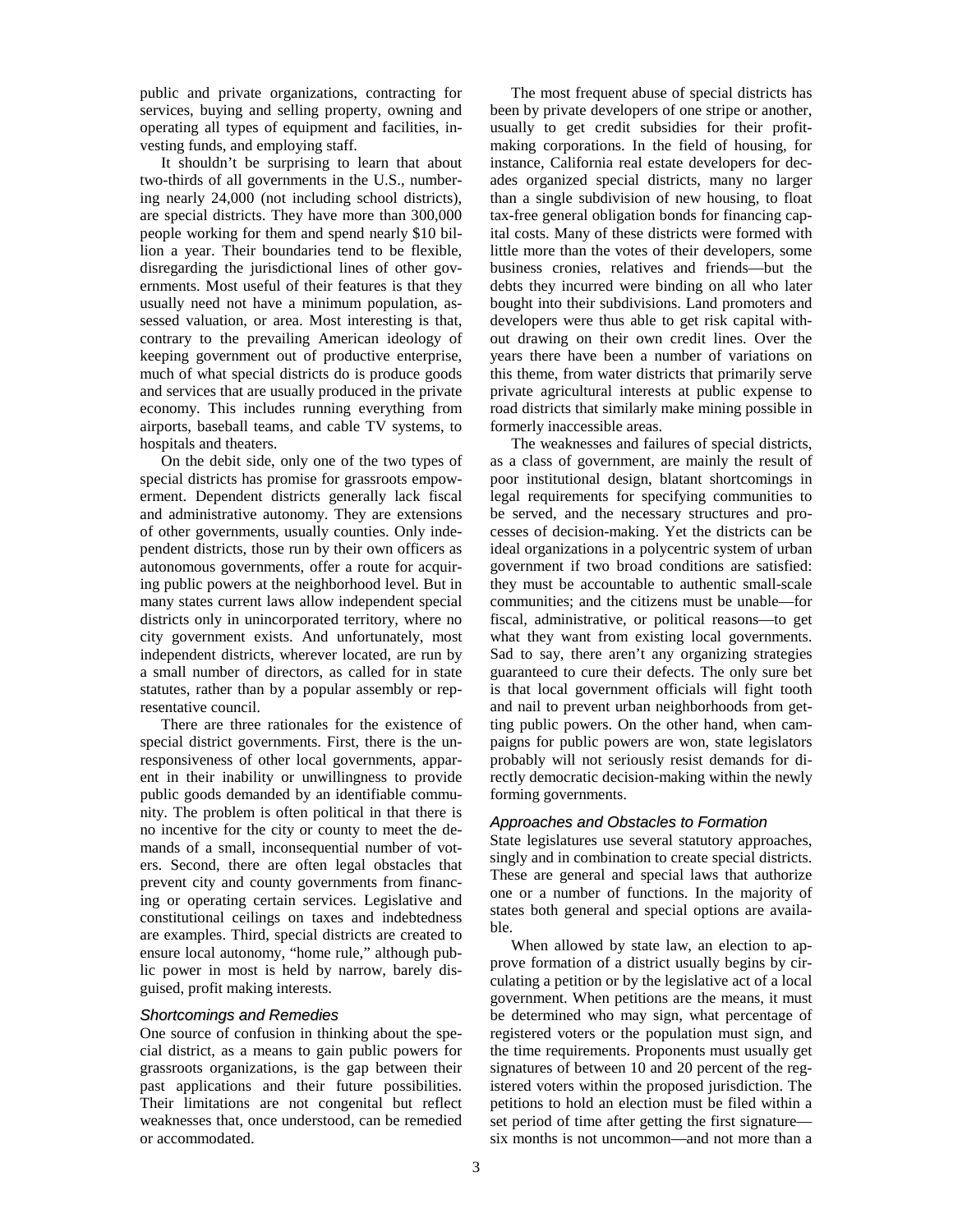month or two after the last signature. As with all other government elections, voter eligibility is established by the due process and equal protection guarantees of the 14th Amendment to the U.S. Constitution. When a petition meets procedural requirements and is approved, an election is held, with a new government created if a majority of the voters concur.

The most serious obstacles to full and productive use of special district powers by grassroots organizations are officeholders in other local governments. City and county officials keep a tight rein on actual and potential competition from special districts for collecting revenues and delivering services. The districts are also opposed because they obstruct city and county plans for growth through annexation of unincorporated territory. Local government officials almost universally interpret formation of special districts as "unnecessary and wasteful." In fact, of course, conflicts between local governments over boundaries, services, police powers, land use control, and the like, have almost nothing to do with efficiency and economy. The real issue is the gain or loss of competitive advantage, of potential tax base, fees, etc.

As things now stand, in almost a dozen states the petition for calling a special district election must be submitted first to a county, regional, or state agency for prior approval. These are so-called commissions "to control proliferation of local governments," including special districts. A commission's mandate may be very narrow, a simple check for "sufficiency," or very broad, where authority may include ordering changes in the proposed functions and boundaries, or even summarily denying the formation. Commissioners in local formation agencies, when appointed ex officio by virtue of holding elected office in city or county government, have a virtual cartel: the decision to allow operation of an organizational competitor is then in the hands of confirmed monopolists.

The creation of government formation commissions, a trend that has probably peaked, demonstrates that in the Federal system the sovereignty of the states is fully recognized in matters of local government. There is no basic constitutional right to determine the form of local government. And local governments, as subdivisions or chartered creations of the states, never possess "organic" (self defined) powers but rather are completely under state control, within the limits of state constitutional constraints.

While the state legislatures may act at will with or without the consent of the citizenry—in defining options for structuring local government, experience shows that state laws and formation commissions can successfully be challenged in the courts. State policy-making on organizational arrangements for local government is subject to Federal due process and equal protection guarantees.

One court, for instance, held unconstitutional a statute that redrew city boundaries to exclude Blacks. Formation commissions may also be challenged with grassroots actions. Such campaigns will certainly present special problems, given the relatively small constituencies involved. But because the commissions have been operating with little or no public visibility, unchallenged despite gross conflicts of interest, imaginative and wellfocused organizing has good prospects, even (or maybe especially) in communities as small as a few thousand.

There are a number of other options for hurdling restrictive state laws and policies on granting public powers, all relying on local and statewide ballot initiatives, and each deserving much more consideration than is possible here. Because initiatives take precedence over lawmaking, they are a direct means to establish special districts or an indirect means to change procedures that restrict their establishment.

# *Powers and Functions*

Special districts, like other governments, have three types of powers: those granted specifically, those necessarily implied by specific grants, and those that are absolutely essential. Specific grants of power to special districts are set out in state constitutions, government codes (state laws covering the establishment and operation of local governments), and particular laws, plus formation documents. An example is the specific grant of authority to operate a public utility, say a solar power-generating station. Essential powers here are to purchase property, hire workers, and do other things absolutely necessary to operate a plant. It is arguable that there is an implied power to manufacture solar panels.

Generally, when a special district is challenged for using a power that is neither specifically granted nor denied, courts test the reasonableness of that use by looking at its relationship to activities that have been specifically allowed. Thus a special district that is operating a solar utility can plausibly argue a claim of authority to manufacture and retrofit solar panels for individual residential users. The same is true for specific grants to operate neighborhood health services and many other public programs.

About two-thirds of the non-school districts have taxing power, but in more than half of these the authority to tax property is limited. Some special districts may not only tax and charge user fees, they can also compel purchase of their services. Property owners, for example, can be forced to pay an assessment for installation of sewer lines.

Not all special districts have eminent domain power, but it is frequently granted by government codes and special legislation. Property that is taken by eminent domain must be necessary for a public purpose and "fair compensation" must be made,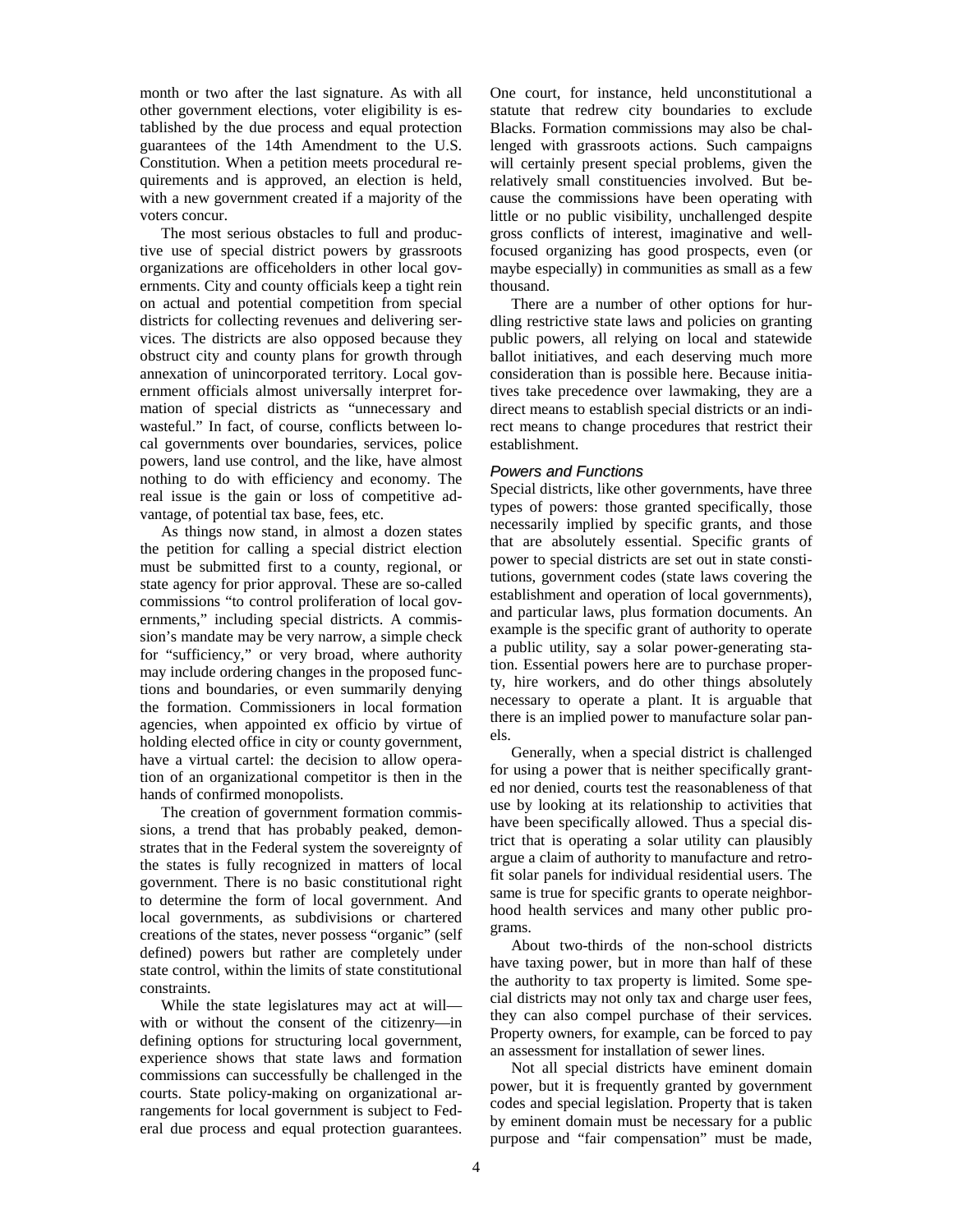although public officials have instigated and the courts allowed too many exceptions. In addition to complete taking, lesser forms of condemnation include rights of access, easements, including those limiting a landowner's use, contracts, rights to enforce restrictive covenants, and leasehold interests.

Police power is the grant of authority to government to regulate, restrict, or prohibit personal or business activity, including use of property without any compensation—to "protect the public health and safety, general welfare, and morality of the citizenry." Like eminent domain, police power is not granted to every special district, but it is regularly given when reasonably related to a district's main activities.

Special districts conduct a wide range of public business, from abatement of weeds to water purification, storage, distribution, and sale. Only eight states limit them to a single function. But even with such formal limitations, implied powers may be very broadly defined. One state, for example, defines recreation to include any voluntary activity that adds to "the education entertainment, or physical, mental, cultural, or moral development of the individual or group attending, observing, or participating therein." Utility districts, for example, ordinarily do anything necessary to provide their services, including constructing works or parts of works for supplying light, water, heat, transportation, telephone service, or other communications.

#### *Income Sources*

Revenue for special districts comes from property taxes, charges to users of their services, and transfers from other governments. For levying taxes districts often use assessments of value made by county and state agencies, with actual collection made by the counties. The fee for this service is usually something like one-half of one percent of all monies collected.

Borrowing by selling bonds is a major source of capital, sometimes requiring voter approval, sometimes not. When borrowing is for short periods, repayment may be from tax revenues or special assessments. Long-term borrowing may be repaid in two ways. General obligation bonds are sold and then repaid from the combined treasury of all revenues. Revenue bonds, sold to finance a particular project, say a neighborhood cable-TV installation, are repaid entirely from the project's income. The advantage of revenue bonds is that they may be sold even when a government has reached its legal debt limit. (Debt limits are also frequently circumvented by long-term leases with guaranteed purchase options at their conclusion.) Although local government bonds are sold mostly in large denominations, say \$5,000 to \$10,000, sales of bonds in the \$100 to \$500 range are not unheard of. One small municipality sold an entire \$529,000 issue in small denominations in less than a week.

Special districts also get revenues and other resources from state and Federal programs, but much less so than cities and counties. The districts were cut out of revenue sharing, the most important transfer program of the past decade. Yet Federal programs provide direct funding to districts for transportation, public housing, open space land acquisition, urban renewal, public works, medical facility construction, and recreation. The flow is likely to increase, in proportion to what other local governments get, insofar as special districts are transformed into multipurpose governments.

#### *Potentials and Problems*

The strategy of organizing special districts to get public powers, while yet largely unknown to grassroots interests and likely to be controversial with more exposure, is undoubtedly the most direct way to institutionalize citizen action. It should be understood, however, that winning public powers requires building power, a sustained organizing and mobilizing drive that springs from a strong, wellgrounded community. Before any organizational model can empower by institutionalizing special legal rights, fiscal mechanisms, or legitimization, there must be a common history and development of related ideologies—shared experience of living and talking about life's meanings—that leads to an organized community with the capacity for effective political action.

There are a number of concerns raised by organizers, activists, and academics about the idea of using special districts to get public powers for grassroots organizations. Before outlining the main points and some responses, it may be helpful to quickly describe a situation in which organizing a special district is an alternative for a neighborhood organization.

#### *Promising Applications*

A possible candidate is an umbrella organization in Baltimore, in a district that has several dozen neighborhood and related groups, serving a residential area of about 50,000. There is an old shopping strip on a main six-lane thoroughfare; and in recent years, because of the newer shopping centers, the older retailers have been losing business. The result has been many business failures, unoccupied store fronts, fewer convenient neighborhood shopping places, and unchecked deterioration of the buildings as vacancies grow longer and longer. A big part of the problem is that the newer retail centers have great expanses of off-street, free parking, conveniently located around the shopping area. In contrast, parking in the older strip development, when it is to be found, requires parallel maneuvering, sometimes in heavy traffic, and watching a meter to avoid being ticketed.

It is apparent that one renewal plan worth considering would include building a combined parking structure and retail shopping center (given that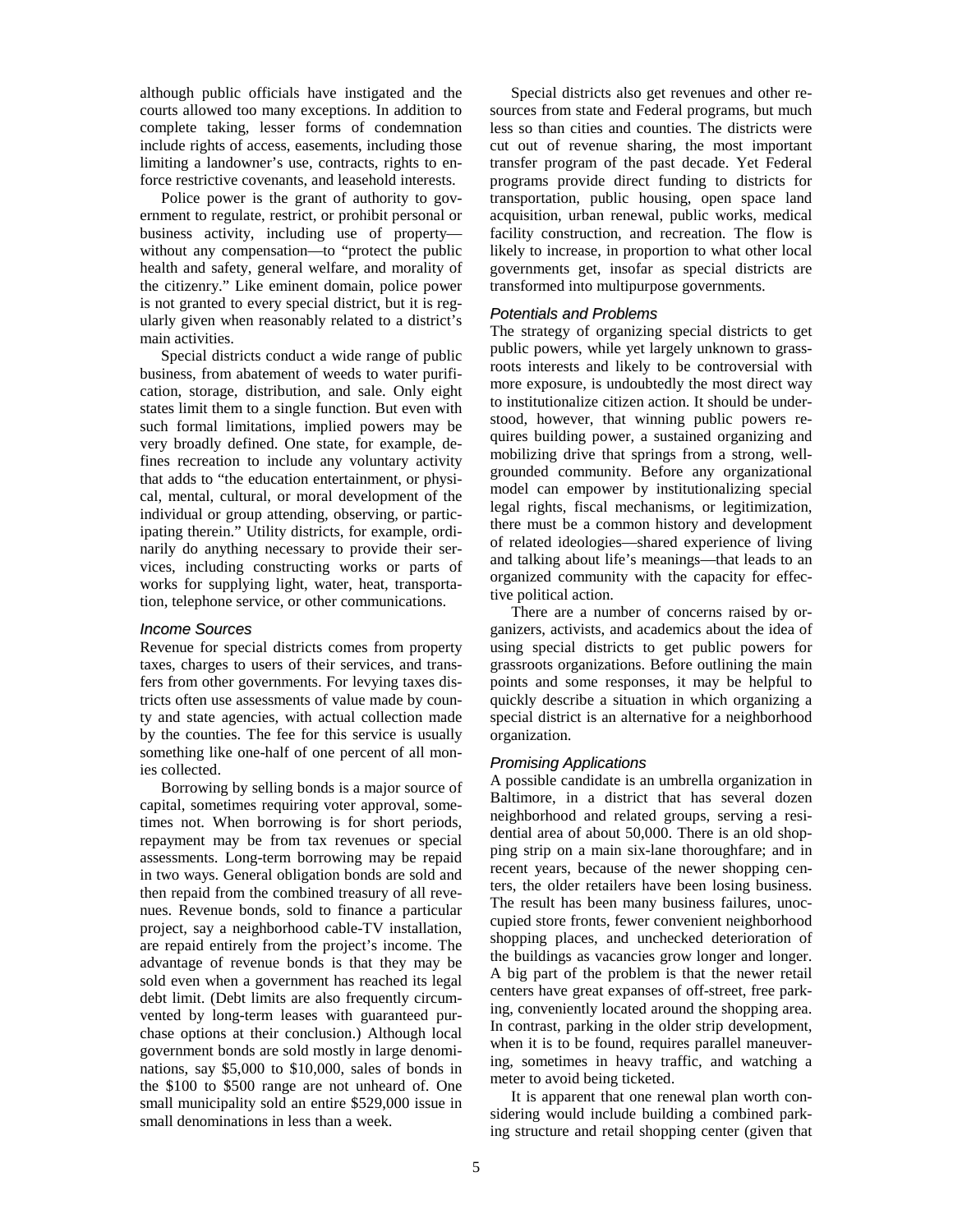there is not enough adjacent property for ground level spaces). To explore that option would mean answering questions about how the structure could be financed, who would own, manage, and operate it, and who would reap whatever profits accrued? What organizational model would allow the community to leverage the necessary capital and keep neighborhood control?

Special districts have in fact been used for such purposes before, although doubtlessly not by grassroots interests. The formation process, while promising a long fight, is established. The community has to go to the state legislature and put in a bill to initiate the formation. It is likely that their legislative proposal would stipulate that the district could construct, own, manage, and operate the parking shopping structure, with financing initially by revenue bonds, repaid through minimal user fees. The proposal would also include limited taxing, eminent domain, and police powers.

The proposed decision-making arrangement would probably not be a corporate board of directors but instead correspond as nearly as possible to the governing body of the neighborhood organization or one of its member associations. Once the district is formed and operating successfully, the legislature may be asked to authorize a popular assembly, giving decision-making authority directly to all registered voters within the district's boundaries.

Since special districts have already built and run hospitals, power-generating utilities, libraries, and similar facilities, likely scenarios for their future use by democratically governed neighborhood organizations unquestionably include comparable labor-intensive activities that rely on paraprofessionals and middle level technology, such as neighborhood health care and solar power generation. Urban decentralization experiments confirm that upwards of 80 percent of all health care can be delivered in simple neighborhood clinics by allied health professionals under the indirect supervision of doctors located in central offices, realizing significant economies of small scale. Similarly, research and demonstration projects show that manufacturing and retrofitting of solar panels can achieve small-scale economies.

An exciting prospect for using special districts in the immediate future is "downlink" communications, that is, receiving satellite broadcasts of commercial-free TV and computer data through relatively low-cost antennas, receivers, and amplifiers. It is now economically practicable for a neighborhood to own it is own receiving and cable or microwave distribution system. Present costs, amortized, make such a plan at least as economically attractive as buying service from commercial cable operators. In many cities, organizing a special district to finance and operate a downlink system would enable grassroots capitalization and control.

# *Questions and Concerns*

Given the power and potential of special districts, how do we know they will not be used for reactionary purposes if we promote them? The problem is that it is too late for that worry. The number of districts already set up and working against the public interest is sizable. We would do better asking whether it isn't about time for the public powers of special districts to be working for grassroots interests.

Grassroots organizations ought to oppose the formation of special districts by reactionary or profit-making interests but still support the basic idea of citizen access to public powers—and there is no contradiction in that. It is similar to our use of incorporation. There is an endless list of corporations that ignore the public interest, but no one is suggesting that we abolish the limited liability benefits of incorporation for political action and social service organizations.

But even if grassroots organizations can productively use special district powers, is it possible that one result will be a shift in responsibility for providing public services, so that an increasingly larger burden will fall on neighborhoods, and particularly on those most in need? The question taps into several "decentralization dilemmas."

There are a number of concerns about empowering small communities. The question is whether there is a conflict between equal treatment and social justice—equality versus equity—in the granting of public powers to neighborhood organizations. We can see the problem by imagining a city overlaid with such organizations. If resources are equally accessible to and divided among all of the jurisdictions, there may be equal treatment but without social justice for the special needs of lowincome, ethnic, and non-white areas. There is also a concern that decentralization may be a smoke screen by some racially or ethnically exclusive neighborhoods, further blocking the already-stalled drive for integration. And there is a fear that "neighborhoodization" will simply lead to abandonment of the "have-nots" by the "haves."

It may be that when many grassroots organizations in an urban area have public powers, resources will be divided among neighborhoods more on an equality than equity formula, on a per capita rather than need basis. But since local government appropriations are far from equitable at present, except in state- and federally mandated programs, the loss is likely to be imperceptible. Also, where local reactionary tendencies threaten equity, there are some remedies in state and federal programs, and in their enforcement and regulatory activities. These protections are contracting now; but this is not the first, or will it be a permanent, era of reaction. And although public powers will not bring about any instant changes for victimized neighborhoods, gaining authentic state power—from which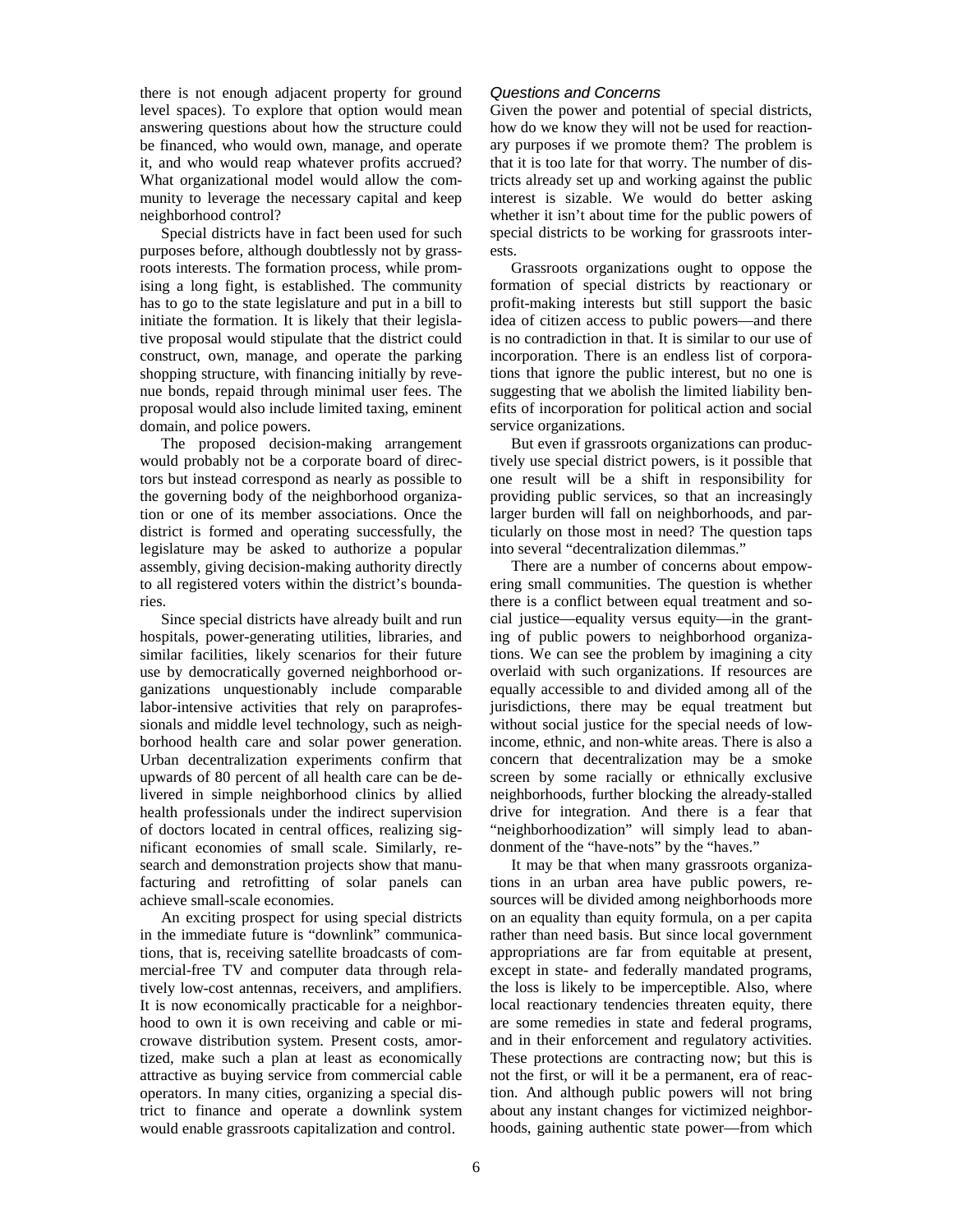they are acutely alienated at present—is hardly a setback.

There have also been predictions that, by granting public powers to neighborhood organizations, there will be more racial and ethnic isolation. It is a perspective that goes with the liberal and progressive ideology and rhetoric of integration for others at any cost. But there is another viewpoint from the bottom up. It is that virtually all but the lowest classes of whites share the "benefits" of the present system of urban government, to not only maintain their own protected enclaves but to fence in and rip off the ghettos as well. Looking at things this way, the idea of trading the rhetoric of integration for some institutionalized neighborhood power is anything but regrettable.

Equally un-compelling is the argument that with grants of public powers to neighborhood organizations citywide, areas with resources (tax base) will secede, leaving the rest to fend for themselves. This idea is based on a limited and unrealistic conception of urban government as completely centralized or decentralized, rather than polycentric. There is nothing to suggest, nor does common sense have one hope, that as grassroots organizations achieve public powers there will be an end to all higher levels of government—city, county, state, and federal. They will continue, and it is not possible to secede from their lawmaking authority, particularly their taxing, regulatory, and judicial powers.

Also overlooked is that, within the urban political-economy, the relationship of luxurious and impoverished neighborhoods is more like exploitation than charitable benevolence, barely camouflaged by local transfers from rich to poor. If they seceded, many or maybe most low-income neighborhoods could benefit, winning for themselves the right to manage their own development, even at great cost, without the permanent handicap of "civilizing exploitation" by powerful local interests. It is even truer when such areas have public powers and are eligible for direct inter-governmental subsidies, no longer hamstrung by city and county brokering of state and federal programs.

But there is a positive answer to predictions of more isolation from neighborhood empowerment. Unlike the present situation, in which bureaucratic governments deny public space to virtually everyone with a low or moderate income, public powers vested in neighborhood organizations would stimulate, as never before, real opportunities for selfinterested cooperation between different racial, ethnic, and socio-economic communities. There are great pressures for formal and informal service and mutual aid agreements in such systems, for purchasing high-cost equipment, sharing technical staff, and much more. In the cities as they are, neighborhoods often meet only in destructive competition or conflict. While both are going to continue, granting public powers to grassroots organizations will lead to compelling incentives for cooperative joint ventures in the future.

The sleeper question on special districts is, will they add to the economic burden of families with low and moderate incomes, increasing their tax load, even if admittedly by their own choice? The answer is, "maybe, but . . . "

First of all, special districts need not rely only on taxes or user fees. One of their biggest advantages is that they have the resource leverage of public organizations. As mentioned before, districts have a better chance to attract investors because they can sell securities that pay tax-free interest. The districts are eligible for transfers from local, state, and federal governments for a variety of programs and services. And the districts bootstrap resources by using their other public powers. The Bay Area Rapid Transit District in Northern California, for instance, was able to get valuable equity in "property" for its stations, acquiring air space over city streets, thereby gaining at no cost what probably could not be purchased privately at any price.

The possibility of adding to the tax burden is also offset by a function of taxing power that is well understood by urban political-economists but hardly recognized by grassroots organizers. Much of the "apathy of the poor" toward neighborhood organizations results partly because, from the individual point of view, people are acting in their own selfinterest. It is inescapable in producing what are called "public goods" (and "bads"). They are the products of government for which people have attractions and aversions, including material things and intangible benefits, from garbage collection to zoning decisions, all with benefits or costs. When citizens act in their immediate self-interest they do not join neighborhood organizations because, from where they stand as individuals, the neighborhood will enjoy the benefits of the public good whether or not they carry their fair share of the burden of costs. That is why government power to tax—to compel all citizens to carry their share for producing public goods or preventing and remedying public bads—is indispensable.

Moreover, to ignore the sanctioning purpose of taxation is to play into the hands of our traditional opponents, the city and county politicians and bureaucrats. They are always saying that neighborhoods should help themselves, should do for themselves what they are asking the city and county to do. But local officialdom does not dream of granting the necessary taxing and other public powers to neighborhoods, the very same powers the politicians and bureaucrats regard as absolutely essential to their own efforts at producing public goods.

The deepest motive for vesting taxing power in grassroots organizations is that it is the most promising way for large numbers of moderate- and lowincome citizens to gain an authentic power lever—a